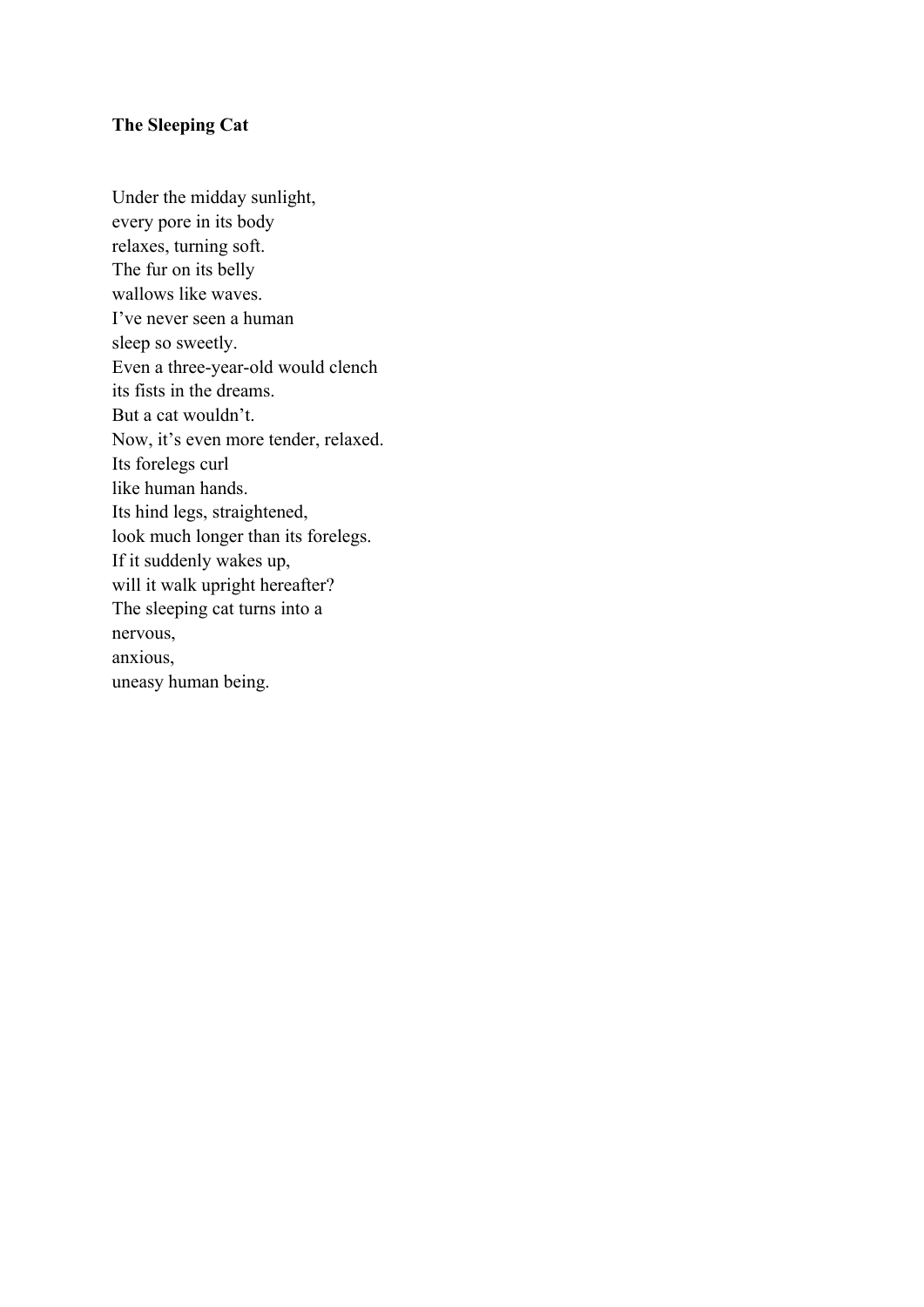### **In You I Search**

*for my son*

Anytime I turn around and see you, I can't help but gaze as if watching something mysterious, nevertheless amiable, and search for my own signs on every leaf growing out of your eyes. Those *me's* not easy to discover are brightened up by you one after another like slowly emerging stars. In you I find a pile of *me's*. That makes me sometimes glad, sometimes shy, sometimes self-reproaching. The part of you that belongs neither to me nor to your mother excites and confuses me like a new invention by heaven or a small secret between you and the universe. Under the sun you look unreasonably fresh.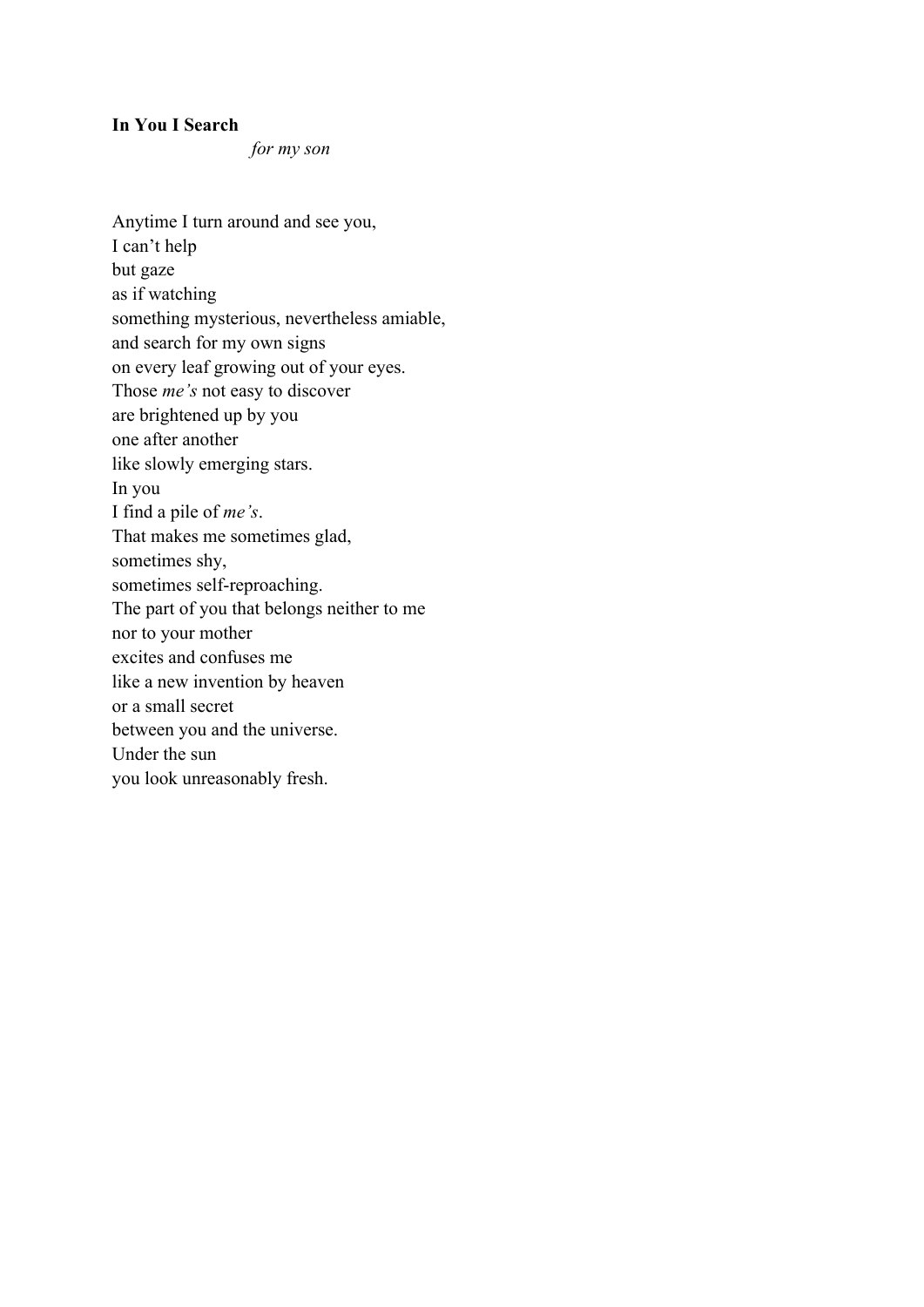# **Her Moonlight**

I'm totally uncertain about fathering a daughter or watching her grow up. I don't know what kind of process that would be, as the moonlight streams through the window bars at night, and spreads on the floor of the living room. I'm steeped in her clear brightness. She arrives as if just to let me know there's such a watery light in the world that shines on me but doesn't belong to me. Sometimes I'd look with wonder at my two-year-old daughter. Each day I'm more attracted than the day before. I hold her tender flesh, kissing her almond face. Such a moment always makes me feel, between her and me, there's a distance more mystical than God, more transparent than air. This is a warm abyss like the one between the sun and the moon, between the moon and me. I carefully try to perceive yet it's impossible to grasp the bright moon in her soul. She grows up fast, like the moon walking in the sky. Her face changes every day with a glow that goes beyond my palms, covering the entire sky. She'll vanquish me like vanquishing the night.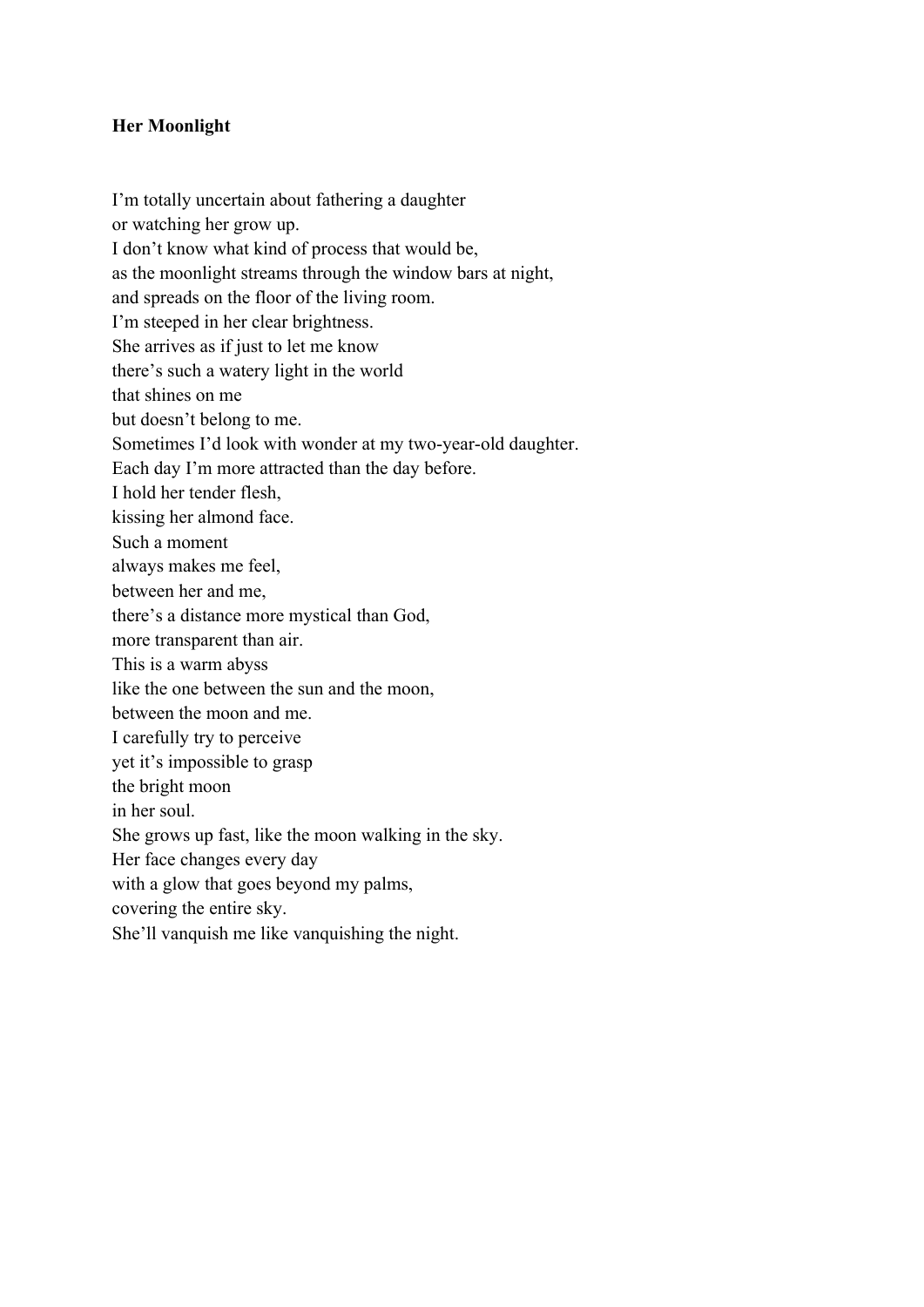## **Harassment**

She said, *Give me a hug.* I hugged her. She said, *Hold me tight.* I held her tight. She said, *You hold me so tight. You're harassing me.* I released her. She said, *I'm kidding. Hold me.* I held her again. She said, *Kiss me.* I didn't kiss her. She said, *Close your eyes. Let me kiss you.* She kissed me on my lips before I closed my eyes. She said, *You harassed me again.* Then she shook off my embrace running away in a fit of giggles.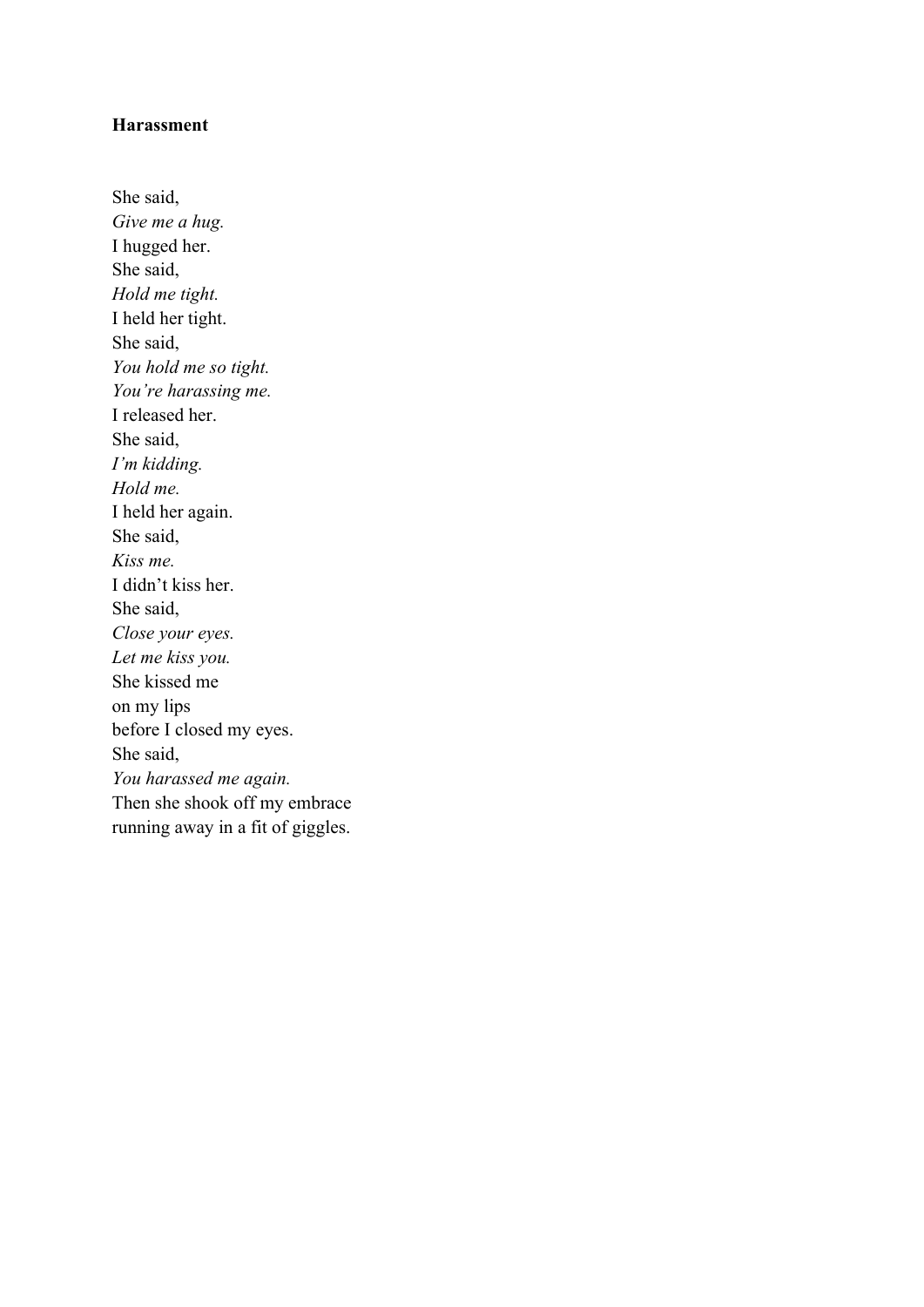### **Self-Portrait**

Round and bald is my excellent head with a greenish shine. A cone-shaped ridge lies in the middle like a sterile rocky mountain rising from the barren wasteland. That hideous face of mine as described in the rumors is largely due to this part. Bypassing my vast forehead (my wife said my forehead covers too much ground or, in typographic terms, there's too much blank space), you will see what Yi Sha called "two gamecock's brows." They make my face take the shape of a gamecock. Have they also endowed me with a gamecock's fate? Ten years ago, people said I had "a monkey's mouth and cheeks." Now I have become "a large head and big ears." A fleshy, greasy nose tip has totally smashed my youthful dream of possessing a handsome look.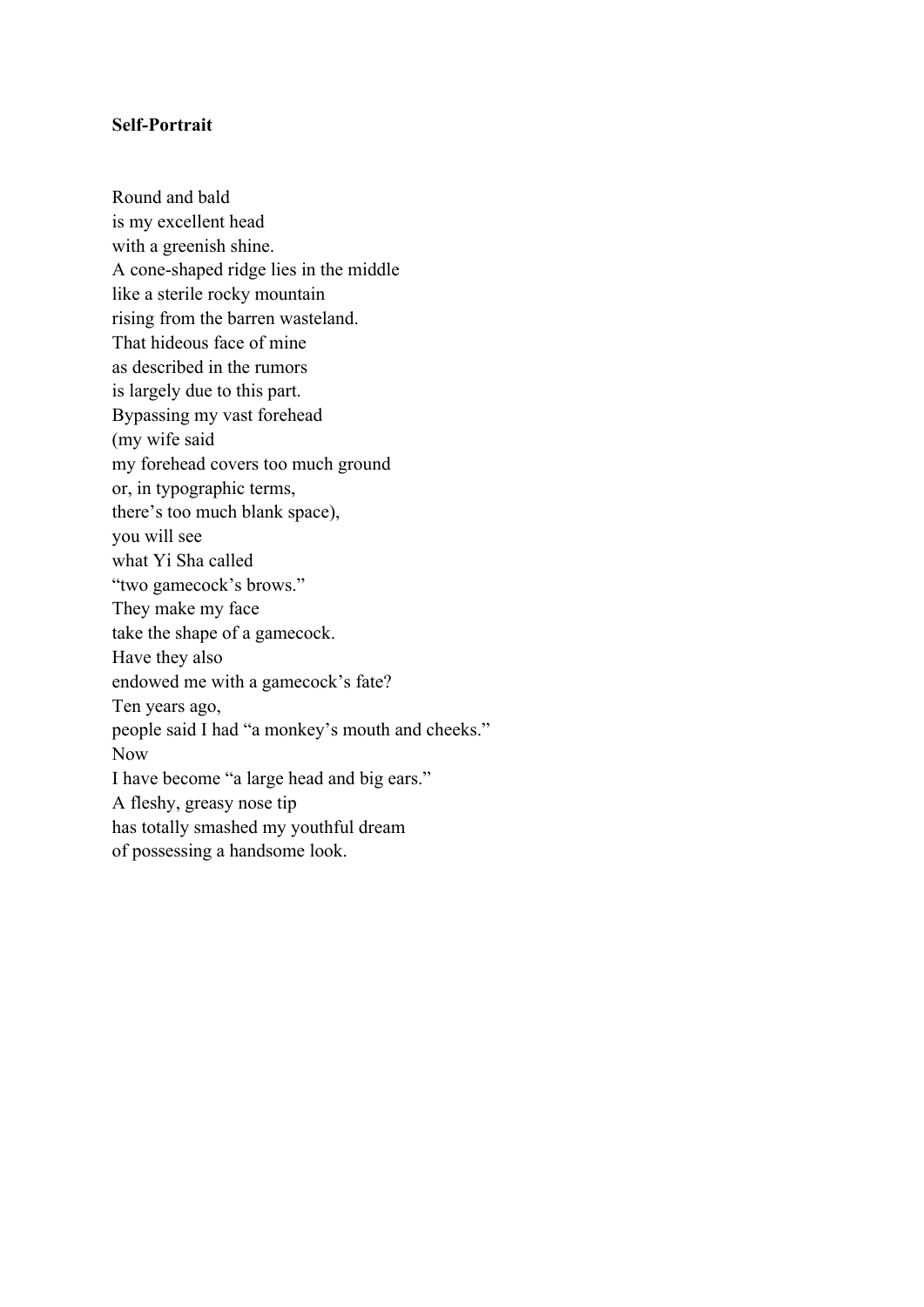### **Before St. Francis Xavier Chapel**

I like those small chapels, solemn but homely. In Coloane Village, Macau, the slim wooden door of St. Francis Xavier Chapel cuts the yellow wall into two butterfly wings, warm and bright, inducing me to enter. The banner above the door bears two lines from the New Testament. "I am the way and the truth and the life." After a minute's thought, I speak silently in my heart "Sorry, these words— I cannot agree."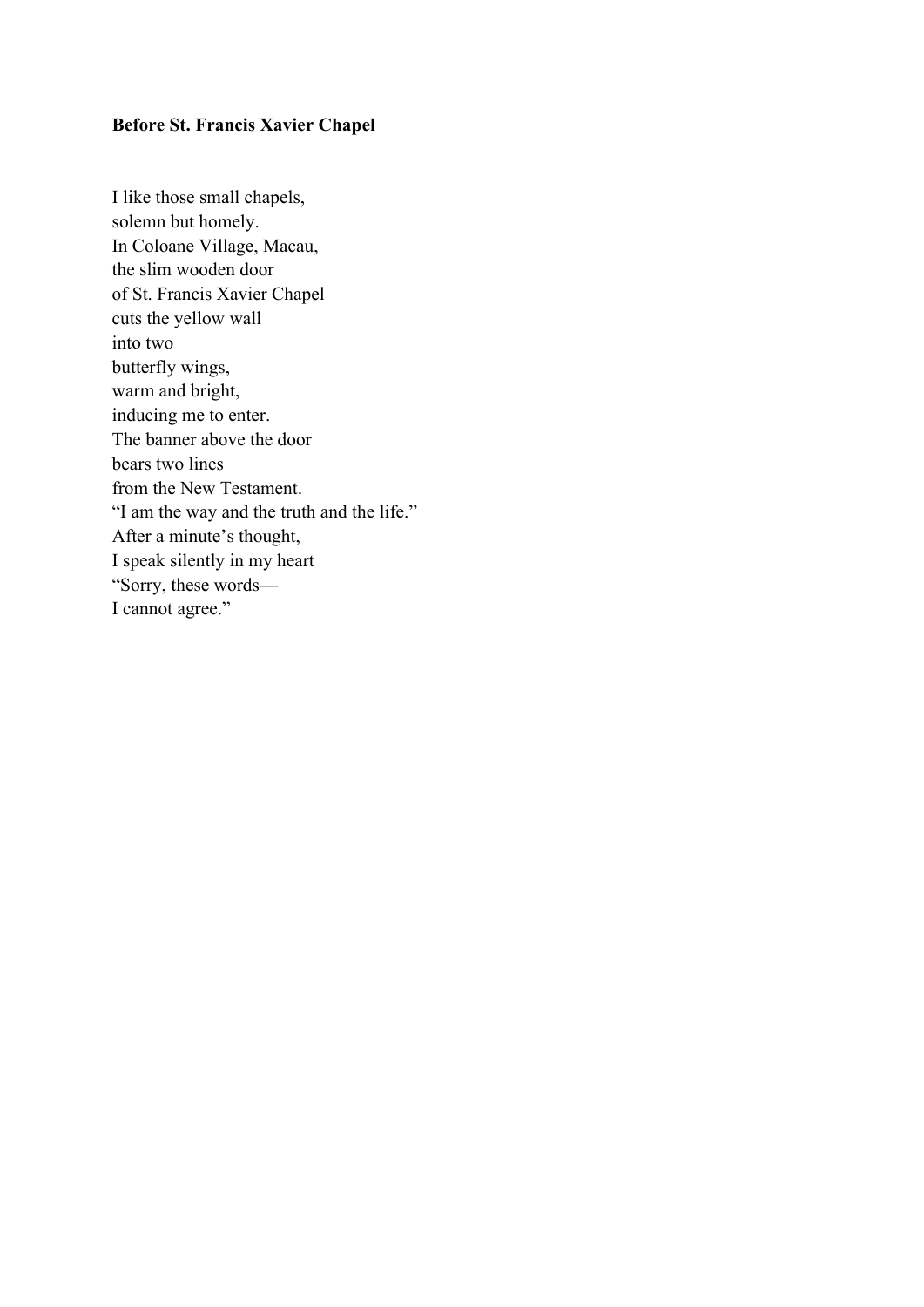#### **On Eternity**

The train is running forward. Now time is running forward too. Is the running perpendicular or parallel to ours? How do they intersect? Is there a policeman to issue a stop order?

Does time run faster or slower than us? Would there be a crash if it collides with us? Who measures the speed of the running time? Who is holding up a stopwatch high above the sky?

Now the rivers are running. Birds are running too. No one has a finish line. When we try to stop, time, in high spirit, calls us to hurry up.

Look where they are running to. Jesus has run back to the manger. The earthworms back to the soil. The butterflies back to Chuang-Tzu. Even the bull Lao-Tzu rode has run back to Henan province.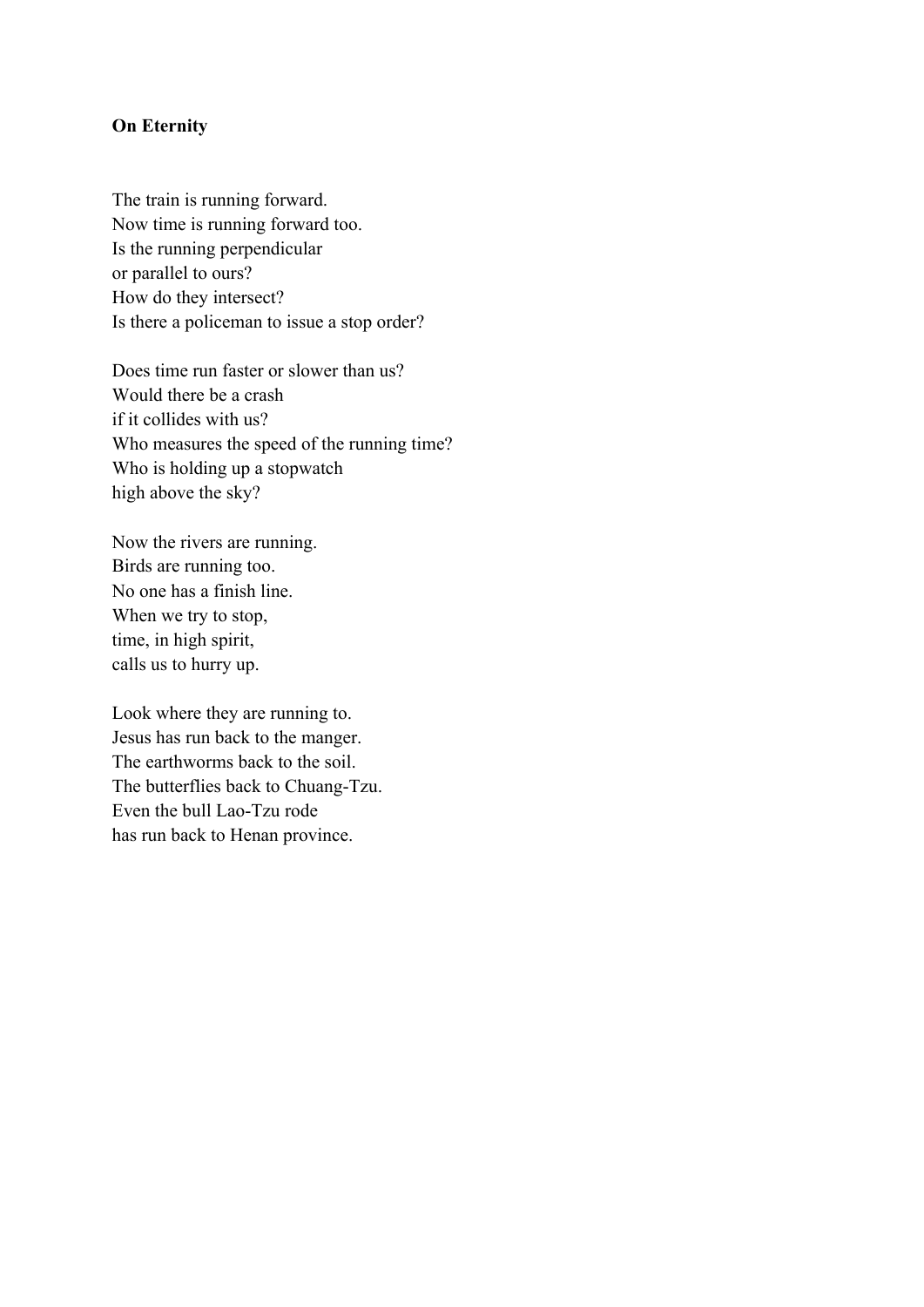#### **We Push**

The circulating red flag sticks to the upper right corner of the blackboard. Big red flowers are attached to the teacher's head. Good pupils hold golden trumpets in their hands. Proud girls push out their undeveloped chests.

But we squat in line at the latrines behind the school. With grass blades in mouth, we look to the blue sky. We push. We push.

The spring riverbank belongs to the lads reaping grass for pigs. The benches in the park belong to the couples in love. The skyscrapers are the world of the successful people. Beside the warm fireplace there is no place for a tramp.

But we keep silent at the pit latrines, holding tight our bags, looking at our corduroy trouser cuffs. We push. We push.

There are as many children flying kites on the square as the wives and mothers unfaithful to their men at night. There are as many men throwing up bile in the bars as the girls covering half of their breasts with silk nightgowns.

But we sit on the narrow toilets, gazing at the sallow-faced men in the mirrors. We push. We push.

It's always so: those who appear on the street corner are either mad- or policemen. Always so: even the nightclub strippers would think there is a golden road to heaven.

Always so: people wish good men a peaceful life. Always so: once the weather gets clear, we broaden our mouths to smile.

But in such weather we'll dash onto the university platform with our poetry, reading together— We push! We push!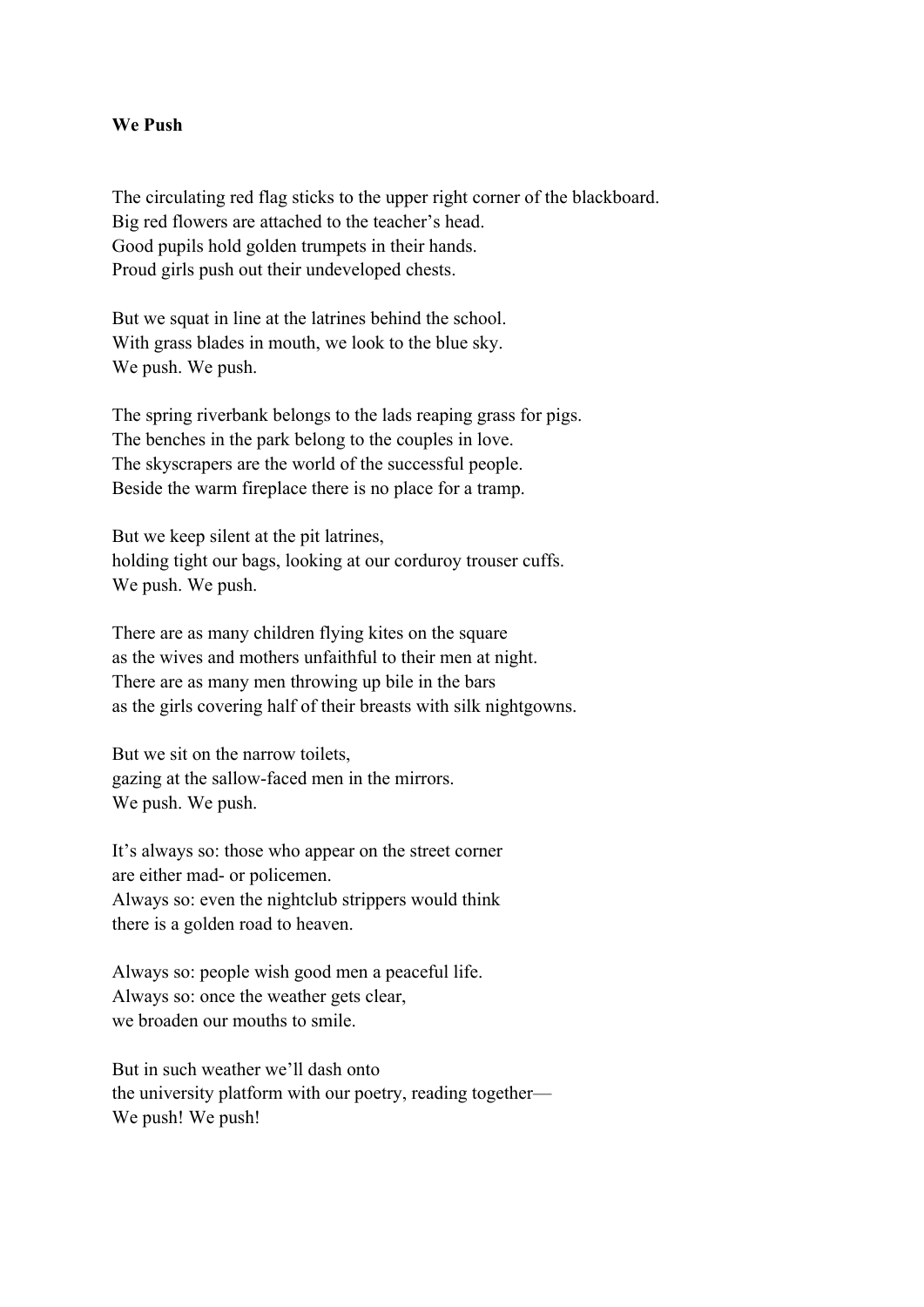### **Those Girls I Know**

Working. Working. Working. Why haven't I found a boyfriend? Working. I can't find a boyfriend. Working. I can't find a boyfriend. Working. Are all men blind nowadays? Working. Working. Are all the good men dead? Working. Working. Alas, go marry a tolerable one. Working. Working. Working. He earns so little, even less than me. Working. Working. Working. Just divorce him and look for someone better. Working. Working. What if I can't find a better one? Working. Nowadays men all prefer young women. Working. I don't want a divorce. I don't want a divorce. Working. Should I get a divorce? Should I get a divorce? Working. He's so despicable. A bastard! Working.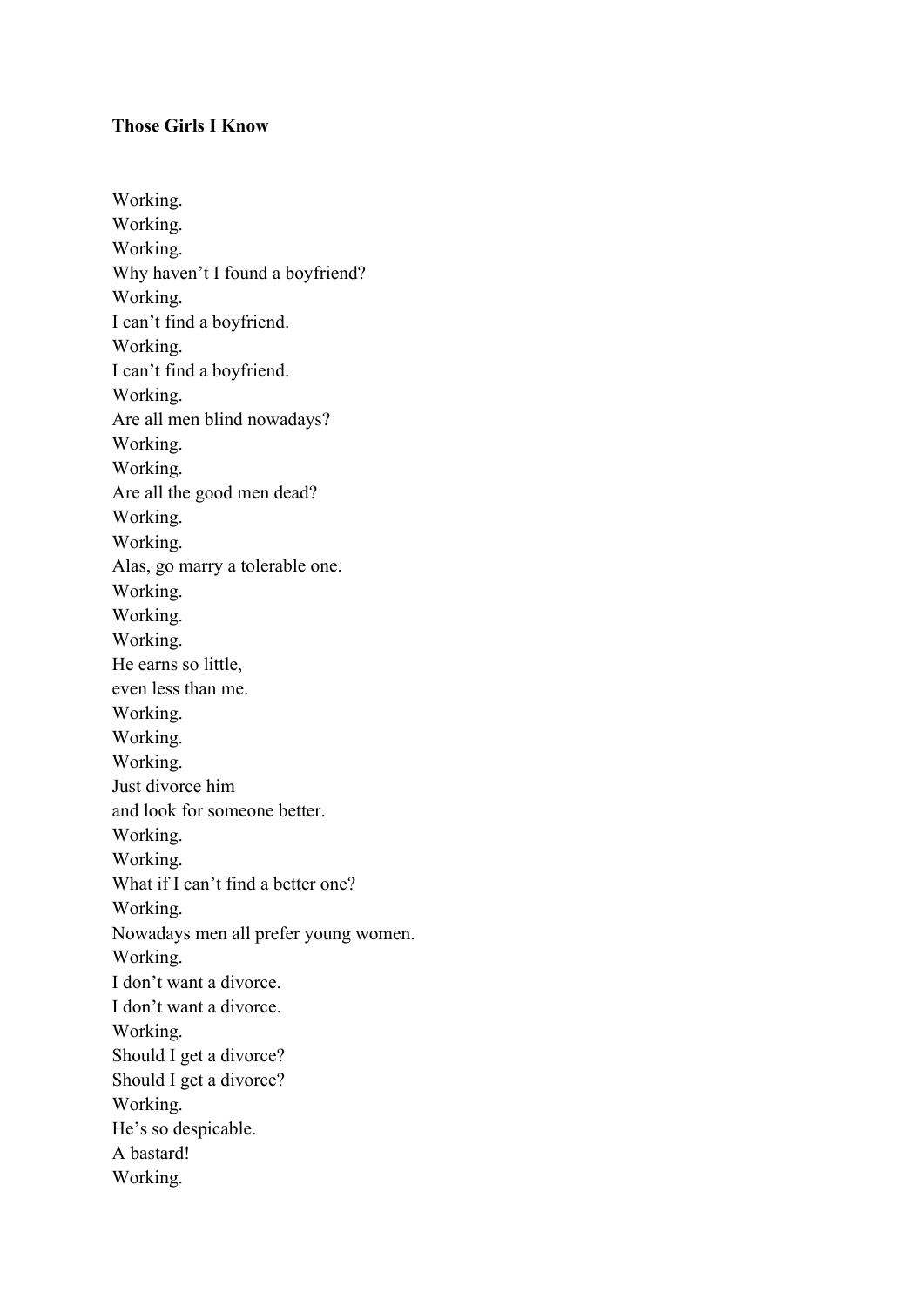Divorce. Working. Working. Working.